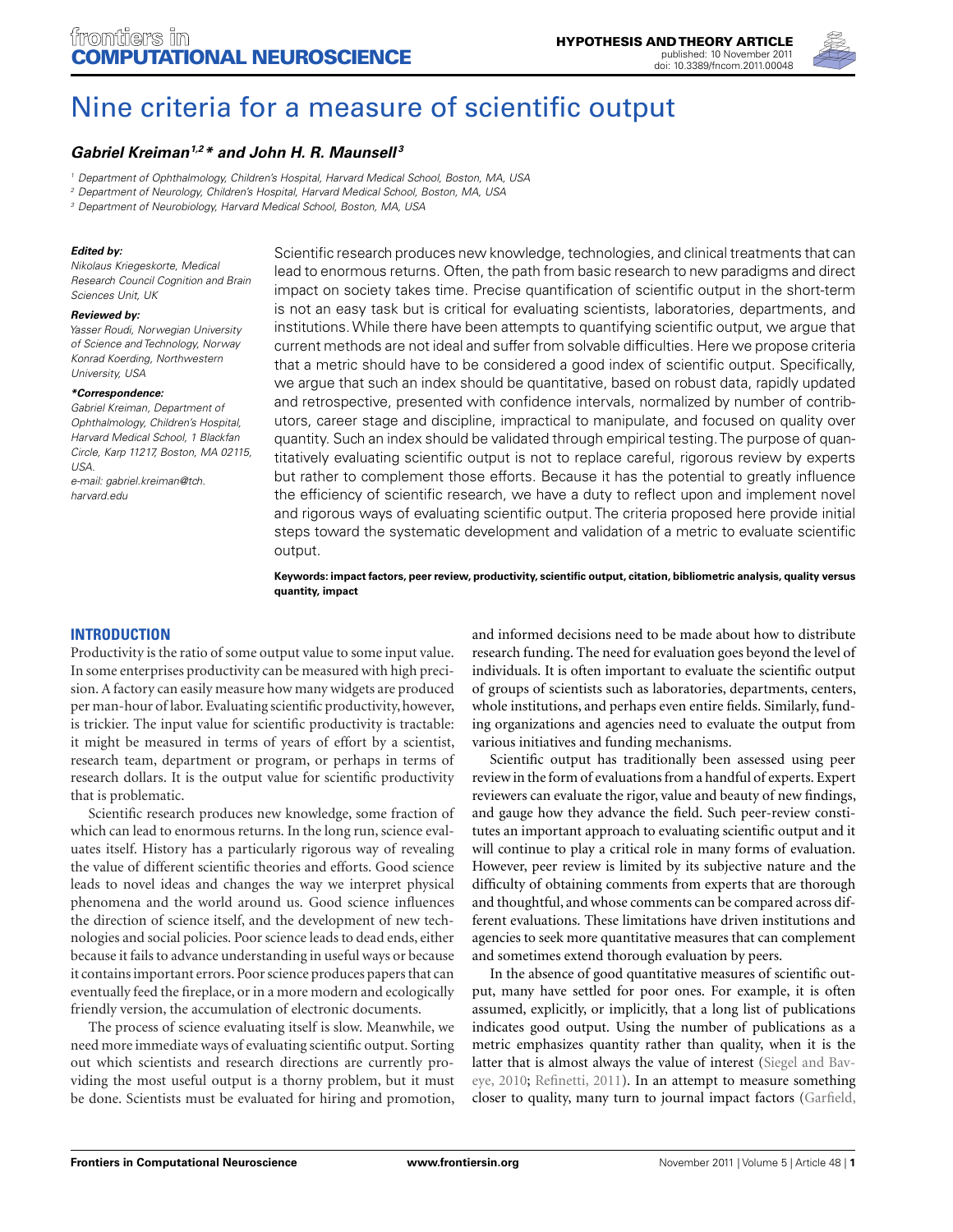[2006\)](#page-5-0). The misuse of journal impact factors in evaluating scientific output has been discussed many times (e.g., [Hecht et al.,](#page-5-0) [1998;](#page-5-0) [Amin and Mabe, 2000](#page-5-0); [Skorka](#page-5-0), [2003;](#page-5-0) [Hirsch, 2005](#page-5-0); [Editors,](#page-5-0) 2006; Alberts et al., [2008](#page-5-0); [Castelnuovo](#page-5-0), [2008;](#page-5-0) [Petsko](#page-5-0), 2008; [Simons,](#page-5-0) [2008;](#page-5-0) [Bollen et al.](#page-5-0), [2009;](#page-5-0) [Dimitrov et al.](#page-5-0), [2010](#page-5-0); [Hughes et al., 2010](#page-5-0) among many others). We will not repeat the problems with using the impact factors of *journals* to evaluate the output of *individual scientists* here, nor will we focus on the negative effects this use has had on the process of publishing scientific articles. Instead, we note that the persistent misuse of impact factors in the face of clear evidence of its inadequacies must reflect desperation for a quantitative measure of scientific output.

Many measures of scientific output have been devised or discussed. Because most scientific output takes the form of publication in peer-reviewed journals, these measures focus on articles and citations [\(Bollen et al., 2009](#page-5-0)). They include a broad range of approaches, such as total number of citations, journal impact factors [\(Garfield](#page-5-0), [2006](#page-5-0)), *h*-factor [\(Hirsch](#page-5-0), [2005](#page-5-0)), page ranks, article down[load](#page-5-0) [statistics,](#page-5-0) [and](#page-5-0) [comments](#page-5-0) [using](#page-5-0) [social](#page-5-0) [media](#page-5-0) [\(e.g.,](#page-5-0) Mandavilli, [2011\)](#page-5-0). While all these approaches have merit, we believe that no existing method captures all the criteria that are needed for a rigorous and comprehensive measure of scientific output. Here we discuss what we consider necessary (but not necessarily sufficient) criteria for a metric or index of scientific output. The goal of developing quantitative criteria to evaluate scientific output is not to replace examination by expert reviewers but rather to complement peer-review efforts. The criteria that we propose are aimed toward developing a quantitative metric that is appropriately normalized, emphasizes the quality of scientific output, and can be used for rigorous, reliable comparisons. We do not propose a specific measure, which should be based on extensive testing and comparison of candidate approaches, together with feedback from interested parties. Nevertheless, we believe that a discussion of properties that would make a suitable measure may help progress toward this goal.

We propose that a good index of scientific output will need to have nine characteristics.

# **DATA QUALITY AND PRESENTATION QUANTITATIVE**

Perhaps the most important requirement of a good measure of scientific output is that it be quantitative. The primary alternative, subjective ratings by experts will continue to be important for evaluations, but nevertheless suffers from some important limitations. Ratings by a handful of invited peers, as is normally used in hiring and promoting of scientists, provide ratings of undetermined precision. Moreover, the peers providing detailed comments on different job candidates or grant applications are typically non-overlapping, making it difficult to directly compare their comments.

A further problem with subjective comments is that they put considerable demands on reviewers' time. This makes it impractical to overcome uncertainties about comparisons between different reviewers by reaching out to a very large pool of reviewers for detailed comments. The alternative of getting brief comments from a very large pool of reviewers is also unlikely to work. Several initiatives provide frameworks for peer commentary from large

sets of commenters. Most online journals provide rapid publication of comments from readers about specific articles (e.g., electronic responses for journals hosted by HighWire Press). However, few articles attract many comments, and most get none. The comments that are posted typically come from people with interest in the specific subject of the article, which means there is little overlap in the people commenting on articles in different journals. Even with comments from many peers, it remains unclear how a large set of subjective comments should be turned into a decision about scientific output.

## **BASED ON ROBUST DATA**

Some ventures have sought to quantify peer commentary. For example, The Faculty of 1000 maintains a large editorial board for post-publication peer review of published articles, with numerical rating being given to each rated article. Taking another approach, WebmedCentral is a journal that publishes reviewers' comments and quantitative ratings along with published articles. However, only a small fraction of published articles are evaluated by systems like these, and many of these are rated by one or two evaluators, limiting the value of this approach as a comprehensive tool for evaluating scientific contributions. It is difficult to know how many evaluations would be needed to provide a precise evaluation of an article, but the number is clearly more than the few that are currently received for most articles. Additionally, it is difficult to assess the accuracy of the comments (should one also evaluate the comments?).

It seems very unlikely that a sufficiently broad and homogeneous set of evaluations could be obtained to achieve uniformly widespread quantitative treatment of most scientists while avoiding being dominated by people who are most vocal or who have the most free time (as opposed to people with the most expertise). There is also reason for concern that peer-rating systems could be subject to manipulation (see below). For these reasons, we believe that a reliable measure of scientific output should be based on hard data rather than subjective ratings.

One could imagine specific historical instances where subjective peer commentary could have been (and probably was) quite detrimental to scientific progress. Imagine Galileo's statement that the Earth moves or Darwin's Theory of Evolution being dismissed by Twitter-like commentators.

## **BASED ON DATA THAT ARE RAPIDLY UPDATED AND RETROSPECTIVE**

While other sources might be useful and should not be excluded from consideration, the obvious choice for evaluation data is the citations of peer-reviewed articles. Publication of findings in peerreviewed journals is the *sine qua non* for scientific progress, so the scientific literature is the natural place to look for a measure of scientific output. Article citations fulfill several important criteria. First, because every scientist must engage in scientific publication, a measure based on citations can be used to assess any scientist or group of scientists. Second, data on article citations are readily accessible and updated regularly, so that an index of output can be up-to-date. This may be particularly important for evaluating junior scientists, who have a short track record. Finally, publication data are available for a period that spans the lives of almost all working scientists, making it possible to track trends or monitor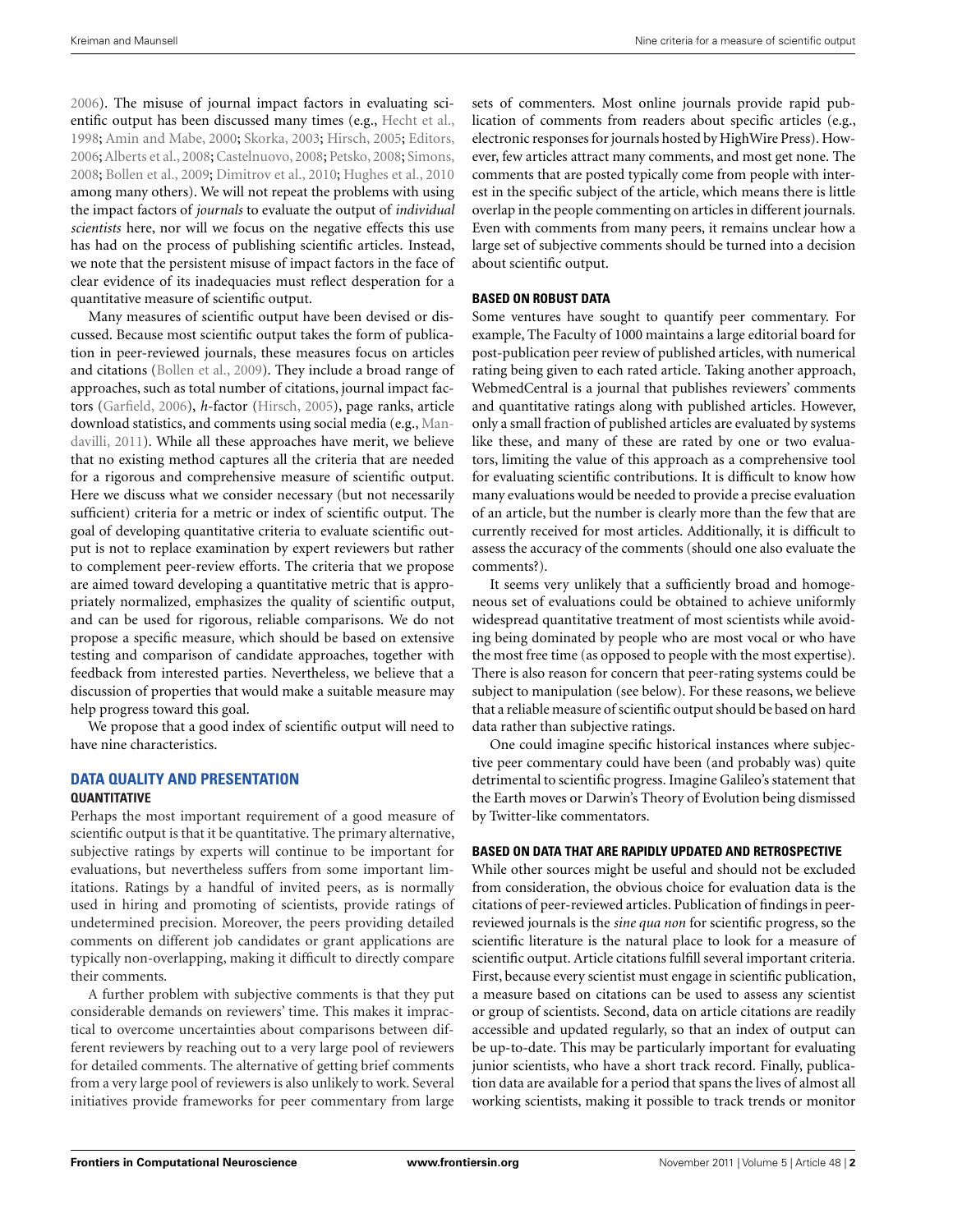career trajectories. Historical data are particularly important for validating any measure of scientific output (see below), and would be impractical to obtain historical rankings using peer ratings or other subjective approaches. Because citations provide an objective, quantifiable, and available resource, different indices can be compared (see Validation below) and incremental improvements can be made based on evaluation of their relative merits.

Citations are not without weaknesses as a basis for measuring scientific output. While more-cited articles tend to correlate with important new findings, articles can also be cited more because they contain important errors. Review articles are generally cited more than original research articles, and books or chapters are generally cited less. Although articles are now identified by type in databases, how these factors should be weighted in determining an individual's contribution would need to be carefully addressed in constructing a metric. Additionally, there will be a lag between publication and citations due to the publishing process itself and due to the time required to carry out new experiments inspired by that publication.

Citations also overlook other important components of a scientist's contribution. Scientists mentor students and postdoctorals, teach classes and give lectures, organize workshops, courses and conferences, review manuscripts and grants, generate patents, lead clinical trials, contribute methods, algorithms and data to shared repositories and reach out to the public through journalists, books, or other efforts. For this reason, subjective evaluations by well-qualified experts are likely to remain an essential component of evaluating scientific output. Some aspects of the scientific output not involving publication might be quantified and incorporated into an index of output, but some are difficult to quantify. Because it is likely that a robust index of scientific output will depend to a large extent on citation data, in the following section we restrict our discussion to citations, but without intending to exclude other data that could contribute to an index (which might be multidimensional).

We acknowledge that there are practical issues that will need to be overcome to create even the simplest metric based on citations. In particular, to perform well it will be necessary for databases to assign a unique identifier to individual authors, without which it would be impossible to evaluate anyone with names like Smith, Martin, or Nguyen. However, efforts such as these should not be a substantial obstacle and some are already underway (e.g., Author ID by PubMed or ArXiv, see [Enserink, 2009](#page-5-0)).

#### **PRESENTED WITH DISTRIBUTIONS AND CONFIDENCE INTERVALS**

An index of scientific output must be presented together with an appropriate distribution or confidence interval. Considering variation and confidence intervals is commonplace in most areas of scientific research. There is something deeply inappropriate about scientists using a measure of performance without considering its precision. A substantial component of the misuse of impact factor is the failure to consider its lack of precision (e.g., [Dimitrov et al.,](#page-5-0) [2010\)](#page-5-0).

While the confidence intervals for an index of output for prolific senior investigators or large programs might be narrow, those for junior investigators will be appreciable because they have had less time to affect their field. Yet it is junior investigators who are most frequently evaluated for hiring or promotion. For example, when comparing different postdoctoral candidates for a junior faculty position, it would be desirable to know the distribution of values for a given index across a large population of individuals in the same field and at the same career stage so that differences among candidates can be evaluated in the context of this distribution. Routinely providing a confidence interval with an index of performance will reveal when individuals are statistically indistinguishable and reduce the chances of misuse.

## **NORMALIZATION AND FAIRNESS**

#### **NORMALIZED BY NUMBER OF CONTRIBUTORS**

When evaluating the science reported in a manuscript, the quality and significance of the work are the main consideration, and the number of authors that contributed the findings is almost irrelevant. However, the situation differs when evaluating the contributions of individuals. Clearly, if a paper has only one author, that scientist deserves more credit for the work than if that author published the same paper with 10 other authors.

Defining an appropriate way to normalize for the number of contributors is not simple. Dividing credit equally among the authors is an attractive approach, but in most cases the first author listed has contributed more to an article than other individual authors. Similarly, in some disciplines the last place in the list is usually reserved for the senior investigator, and the relative credit due to a senior investigator is not well established.

Given the importance of authorship, it would not be unreasonable to require authors to explicitly assign to each author a quantitative fractional contribution. However, divvying up author credit quantitatively would not only be extremely difficult but would also probably lead to authorship disputes on a scale well beyond those that currently occur when only the order of authors must be decided. Nevertheless, some disciplines have already taken steps in this direction, with an increasing number of journals requiring explicit statements of how each author contributed to an article.

While it seems difficult to precisely quantify how different authors contribute to a given study, if such an approach came into practice, it might not take long before disciplines established standards for assigning appropriate credit for different types of contributions. Regardless of how normalization for the number of authors is done, one likely benefit of a widely used metric normalized in this way would be the rapid elimination of honorary authorship.

## **NORMALIZED BY DISCIPLINE**

Scientists comprise overlapping but distinct communities that differ considerably in their size and publication habits. Publications in some disciplines include far more citations than others, either because the discipline is larger and produces more papers, or because it has a tradition of providing more comprehensive treatment of prior work (e.g., [Jemec, 2001;](#page-5-0) [Della Sala and Crawford,](#page-5-0) [2006;](#page-5-0) [Bollen et al., 2009](#page-5-0); [Fersht, 2009](#page-5-0)). Other factors can affect the average number of citations in an article, such as journals that restrict the number of citations that an article may include.

A simple index based on how frequently an author is cited can make investigators working in a large field that is generous with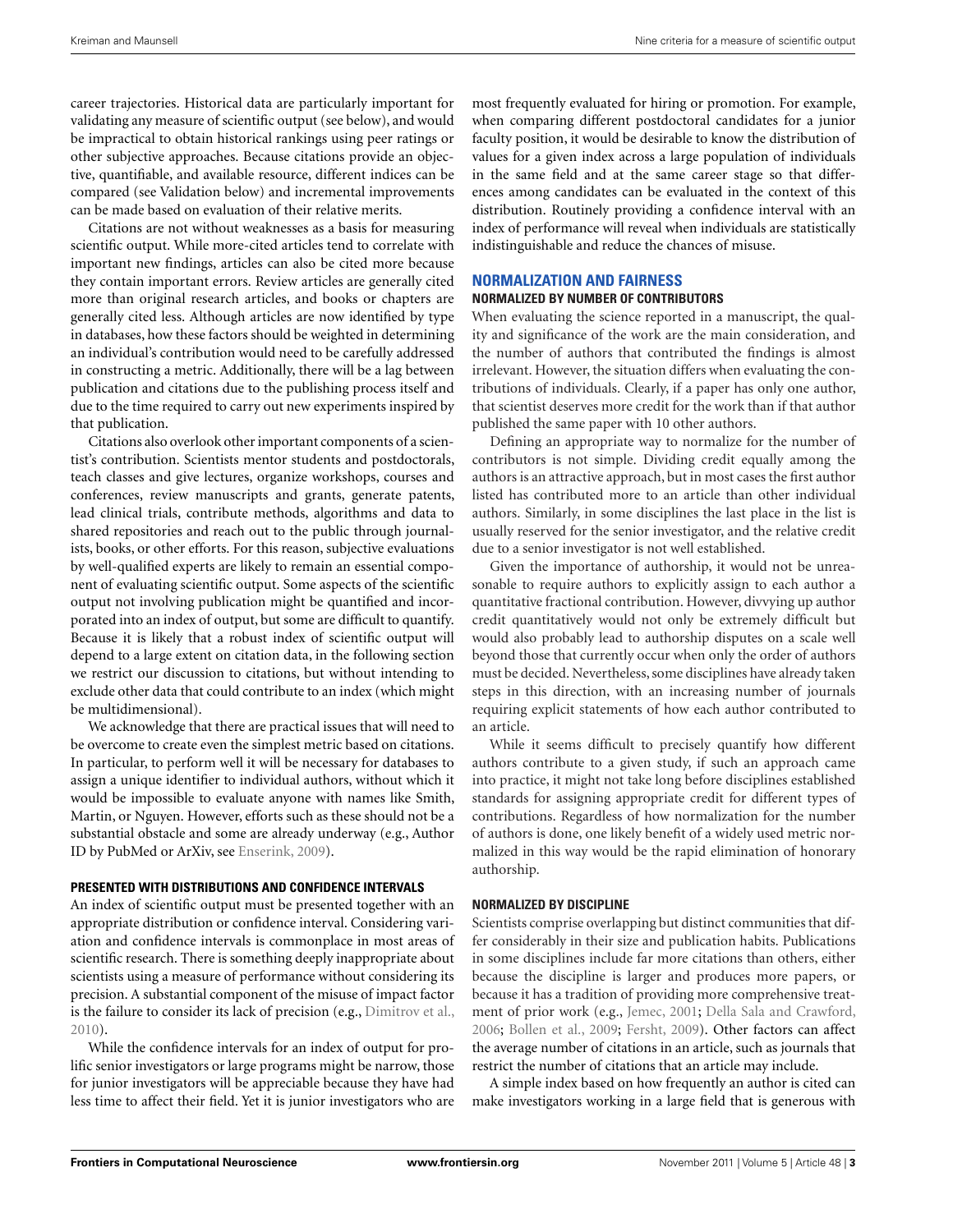citations appear more productive than one working in a smaller field where people save extensive references for review articles. For example, if two fields are equivalent except that articles in one field reference twice the number of articles as the other field, a simple measure based on citations could make scientists in the first field appear on average to be twice as productive as those in the second. To have maximal value, an index of output based on citations should normalize for differences in the way that citations are used in different fields (including number of people in the field, etc.). Ideally, a measure would reflect an individual's relative contribution *within* his or her field. It will be challenging to produce a method to normalize for such differences between disciplines in a rigorous and automatic way. Comprehensive treatment of this issue will require simulation and experimentation. Here, we will briefly mention potential approaches to illustrate a class of solutions.

There is a well-developed field of defining areas of science based on whether pairs of authors are cited in the same articles (author co-citation analysis; [Griffith et al.](#page-5-0), [1986\)](#page-5-0). More recently, these methods have been extended by automated rating of text similarity between articles (e.g., [Greene et al., 2009](#page-5-0)). Methods like these might be adopted to define a community for any given scientist. With this approach, an investigator might self-define their community based on the literature that they consider most relevant, as reflected by the articles they cite in their own articles. For a robust definition that could not be easily manipulated (see below), an iterative process that used articles that cite cited articles, or articles that are cited by cited articles, would probably be needed. While it is difficult to anticipate what definition of a scientist's community might be most effective, one benefit of using objective, accessible data is that alternative definitions can be tested and refined.

Once a community of articles has been defined for an investigator, the fraction of all the citations in those articles that refer to the investigator would give a measure of the investigator's impact within that field. This might provide a much more valuable and interpretable measure than raw counts of numbers of papers or number of citations. It is conceivable that this type of analysis could also permit deeper insights. For example, it might reveal investigators who were widely cited within multiple communities, who were playing a bridging role.

## **NORMALIZED FOR CAREER STAGE**

A measure that incorporated the properties discussed so far would allow a meaningful assessment of an individual's contribution to science. It would, however, rate senior investigators as more influential than junior investigators. This is a property of many existing measures, such as total number of citations or *h*-index. For some purposes this is appropriate; investigators are frequently compared against others at a similar stage of their careers, and senior scientists generally have contributed more than junior scientists. However, for some decisions, such as judging which investigators are most productive per unit time, an adjustment for seniority is needed. Additionally, it might be revealing for a search committee to compare candidates for an Assistant Professor position with

well-known senior investigators when they entered the rank of Assistant Professor.

This type of normalization for stage of career would be difficult to achieve for several reasons. The explosive growth in the number of journals and scientists will make precise normalization difficult. Additionally, data for when individuals entered particular stages (postdoctoral, Assistant Professor, Associate Professor, Full Professor) are not widely available. A workable approximation might be possible based on the time since an author's first (or first *n*) papers were published. Because the size of different disciplines changes with time, and the rate at which articles are cited does not remain constant, these trends would need to be compensated in making comparisons over time.

A related issue is the effect of time itself on citation rates. An earlier publication has had more time to be cited (yet scientists tend to cite more recent work). In some sense, a publication from the year 2000 with 100 citations is less notable than a publication from the year 2010 with 100 citations. A simple way to address this is to compute the number of citations per year (yet we note that this involves arguable assumptions of stationarity in citation rates).

## **FOSTERING GREAT SCIENCE IMPRACTICAL TO MANIPULATE**

If a metric can be manipulated, such that it can be changed through actions that are relatively easy compared to those that it is supposed to measure, people will undoubtedly exploit that weakness. Given an index that is based on an open algorithm (and the algorithm should be open, computable and readily available), it is inevitable that scientists whose livelihoods are affected by that index will come up with ingenious ways to game the system. A good index should be impractical to game so that it encourages scientists to do good science rather than working on tactics that distort the measure.

It is for this reason that measures such as the number of times an article is downloaded cannot be used. That approach would invite the generation of an industry that would surreptitiously download specific articles many times for a fee. For the same reason, a post-publication peer-review measure that depended on evaluations from small numbers of evaluators cannot be robust when careers are at stake.

A measure that is based on the number of times an author's articles are cited should be relatively secure from gaming, assuming that the neighborhood of articles used to normalize by discipline is sufficiently large. Even a moderate-sized cartel of scientists who agreed to cite each other gratuitously would have little impact on their metrics unless their articles were so poorly cited that any manipulation would still leave them uncompetitive. Nevertheless, it seems likely that a measure based on citations should ignore selfcitations and perhaps eliminate or discount citations from recent co-authors [\(Sala and Brooks, 2008\)](#page-5-0).

One would hope that a key motivation for scientific inquiry is, as Feynman put it, "the pleasure of finding things out." Yet, any metric to evaluate scientific output establishes a certain incentive structure in the research efforts. To some extent, this is unavoidable. Ideally, the incentive structure imposed by a good metric should promote great science as opposed to incentive structures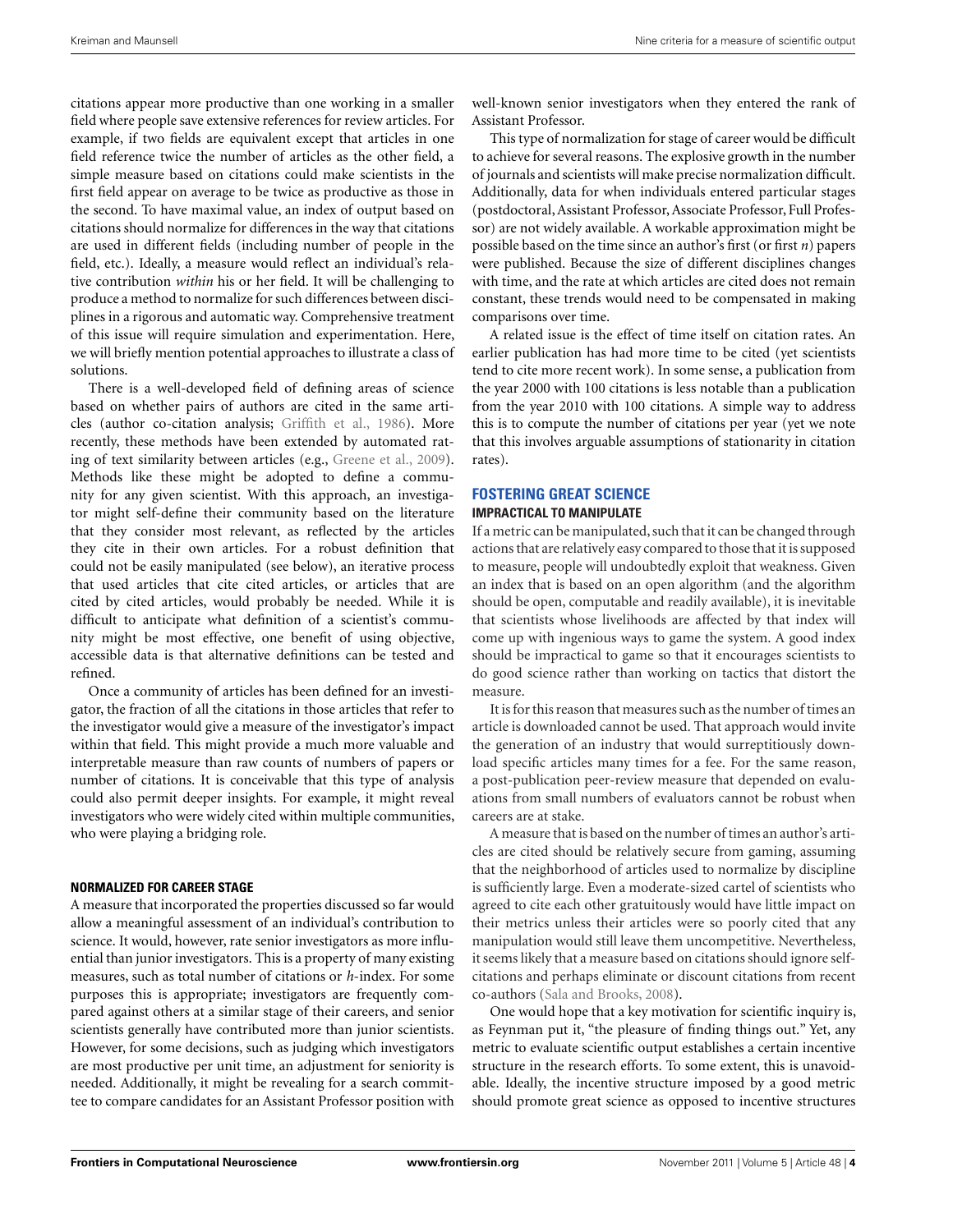that reward (even financially in some cases) merely publishing an article in specific journals or publishing a certain number of articles. A good metric might encourage collaborative efforts, interdisciplinary efforts, and innovative approaches. It would be important to continuously monitor and evaluate the effects of incentive structures imposed by any metric to ensure that they do not discourage important scientific efforts including interdisciplinary research, collaborations, adequate training, and mentoring of students and others.

## **FOCUSED ON QUALITY OVER QUANTITY**

Most existing metrics show a monotonic dependence on the number of publications. In other words, there are no "negative" citations (but perhaps there should be!). This monotonicity can promote quantity rather than quality. Consider the following example (real numbers but fictitious names). We compare authors Joe Doe and Jane Smith who work in the same research field. Both published his or her first scientific article 12 years ago and the most recent publication from each author was in 2011. Joe has published 45 manuscripts, which have been cited a total of 591 times (mean  $= 13.1$  citations per article, median  $= 6$  citations per article). Jane has published 14 manuscripts, which have been cited 1782 times (mean  $= 127.3$  citations per article median  $= 57$  citations per article). We argue that Jane's work is more impactful in spite of the fact that her colleague has published three times more manuscripts in the same period of time. The process of publishing a manuscript has a cost in itself including the time required for the authors to do the research and report the results, the time spent by editors, reviewers, and readers to evaluate the manuscript.

In addressing this issue, care must be taken to avoid a measure that discourages scientists from reporting solid, but apparently unexciting, results. For example, penalizing the publication of possibly uninteresting manuscripts by using the average number of citations per article would be inappropriate because it would discourage the publication of any results of below-average interest. The *h*-index (and variants) constitutes an interesting attempt to emphasize quality [\(Hirsch, 2005](#page-5-0)). An extension of this notion would be to apply a threshold to the number of citations: publications that do not achieve a certain minimum number of citations would not count toward the overall measure of output. This threshold would have to be defined empirically and may itself be field-dependent. This may help encourage scientists to devote more time thinking about and creating excellence rather than wasting everyone's time with publications that few consider valuable.

# **VALIDATION**

Given a metric, we must be able to ask how good it is. Intuitively, one could compare different metrics by selecting the one that provides a better assessment of excellence in scientific output. The argument, however, appears circular because it seems that we need to have *a priori* information about excellence to compare different possible metrics. It could be argued that the scientific community will be able to evaluate whether a metric is good or not by assessing whether it correlates well with intuitive judgments about what constitutes good science and innovative scientists. While this is

probably correct to some extent, this procedure has the potential to draw the problem back to subjective measures.

To circumvent these difficulties, one could attempt to develop quantitative criteria to evaluate the metrics themselves. One possibility is to compare each proposed quantitative metric against independent evaluations of scientific output (which may not be quantitative or readily available for every scientist). For example, [Hirsch](#page-5-0) [\(2005](#page-5-0)) attempted to validate the *h*-index by considering Nobel laureates and showing that they typically show a relatively large *h*-index. In general, one would like to observe that the metric correlates with expert evaluations across a broad range of individuals with different degrees of productivity. While this approach seems intuitive and straightforward it suffers from bringing the problem back to subjective criteria.

An alternative may be to consider historical data. A good metric could provide *predictive* value. Imagine a set of scientists and their corresponding productivity metric values evaluated in the year 2011. We can ask how well we can predict the productivity metric values in 2011 from their corresponding values in the year 2000 or 1990. Under the assumption that the scientific productivity of a given cohort is *approximately* stationary, we expect that a useful metric would show a high degree of prediction power whereas a poor metric will not. Of course, many factors influence scientific productivity over time for a given individual and these would be only correlative and probabilistic inferences. Yet, the predictive value of a given metric could help establish a quantitative validation process.

Given the importance of evaluating scientific output, the potential for a plethora of metrics and the high-dimensional parameter landscape involved, it seems worth further examining and developing different and more sophisticated ways of validating these metrics. One could consider measures of scientific influence based on the spread of citations, the number of successful trainees, etc., and compare these to different proposed metrics. Ultimately, these are empirical questions that should be evaluated with the same rigor applied to other scientific endeavors.

## **DISCUSSION**

We describe above nine criteria that, we hope, might lead to a better way of evaluating scientific output. The development of an evaluation algorithm and metric that capture these properties is not intended to eliminate other forms of peer evaluation. Subjective peer review is valuable (both pre-publication and postpublication) despite its multiple pitfalls and occasional failures, and a combination of different assessments will provide more information than any one alone.

A metric that captured the properties discussed above could provide many benefits. It might encourage better publishing practices by discouraging publication of a large number of uneventful reports or reducing the emphasis on publishing in journals with high impact factors. By highlighting the scientific contributions of individuals within a field it might restore a more appropriate premium: providing important results that other scientists feel compelled to read, think about, act upon, and cite. Placing emphasis on how often other scientists cite work may have other beneficial effects. A long CV with many least-publishable papers